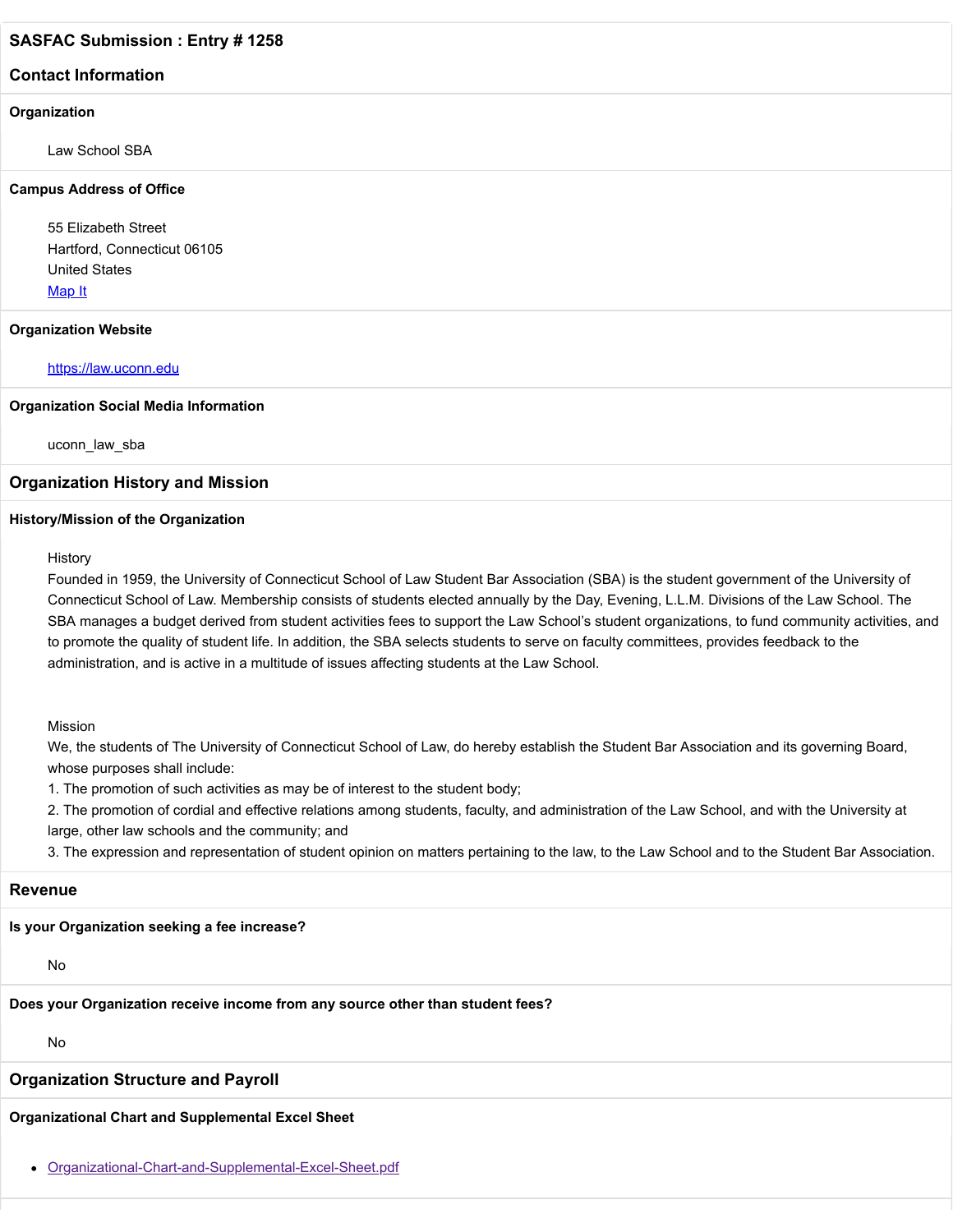**Please indicate which positions (if any) are currently held by non-students.**

0

#### **Does your Organization pay any elected or appointed student leaders?**

No

#### **Does your Organization pay any non-student staff?**

No

### **Activity Participation**

#### **Who is eligible to participate in your activities?**

- Undergraduate students of a specific campus
- All undergraduate students across all campuses
- Graduate students of a specific program(s)
- All graduate students across all campuses
- Faculty/Staff
- Community Members/Guests

#### **Please describe how students (number and/or percentage) utilize your services and/or participate in your activities?**

All students are at least indirectly benefited by the SBA's programs through attendance at student organization meetings with guest speakers, competitions, symposia, participation on a journal, and many more. We imagine that these percentages might be slightly lower this year due to the capped attendance for events due to COVID restrictions, but many students still participate in journals, symposia, and competitions and conferences. All students have access to virtual/in-person events with speakers funded by the SBA throughout the country. These events are broadcast through the University's web calendar in order to encourage all members of our community to participate. All SBA-funded events are also broadcast to the student body via email. Whether members of the local community attend these events is determined by the student organization hosting that particular event, but there are certainly quite a few events open to the community. Noteworthy events this year include:

Litigation Night William R. Davis Mock Trial Competition William H. Hastie Moot Court Competition Negotiation & Dispute Resolution Competition Alva P. Loiselle Moot Court Competition Connecticut Law Review Symposium Connecticut Journal of International Law Symposium Connecticut Public Interest Law Journal Symposium Public Interest Law Auction

Further, past and present improvements to the campus funded with the student activity fee have and will be a benefit to the student body. We worked to improve our student lounge last year, and are currently working to improve our Law School gym facilities.

#### **Please describe how faculty/staff (number and/or percentage) utilize your services and/or participate in your activities?**

Faculty/staff are also welcome to all student organization events. They frequently participate as speakers or moderators. In particular, the Diversity Alliance holds Faculty Luncheon where professors are encouraged to attend to have frank discussions about issues diverse law students experience.

#### **Please describe how members of the local community (number and/or percentage) utilize your services and/or participate in your activities?**

Events are broadcast through the University's web calendar in order to encourage all members of our community to participate.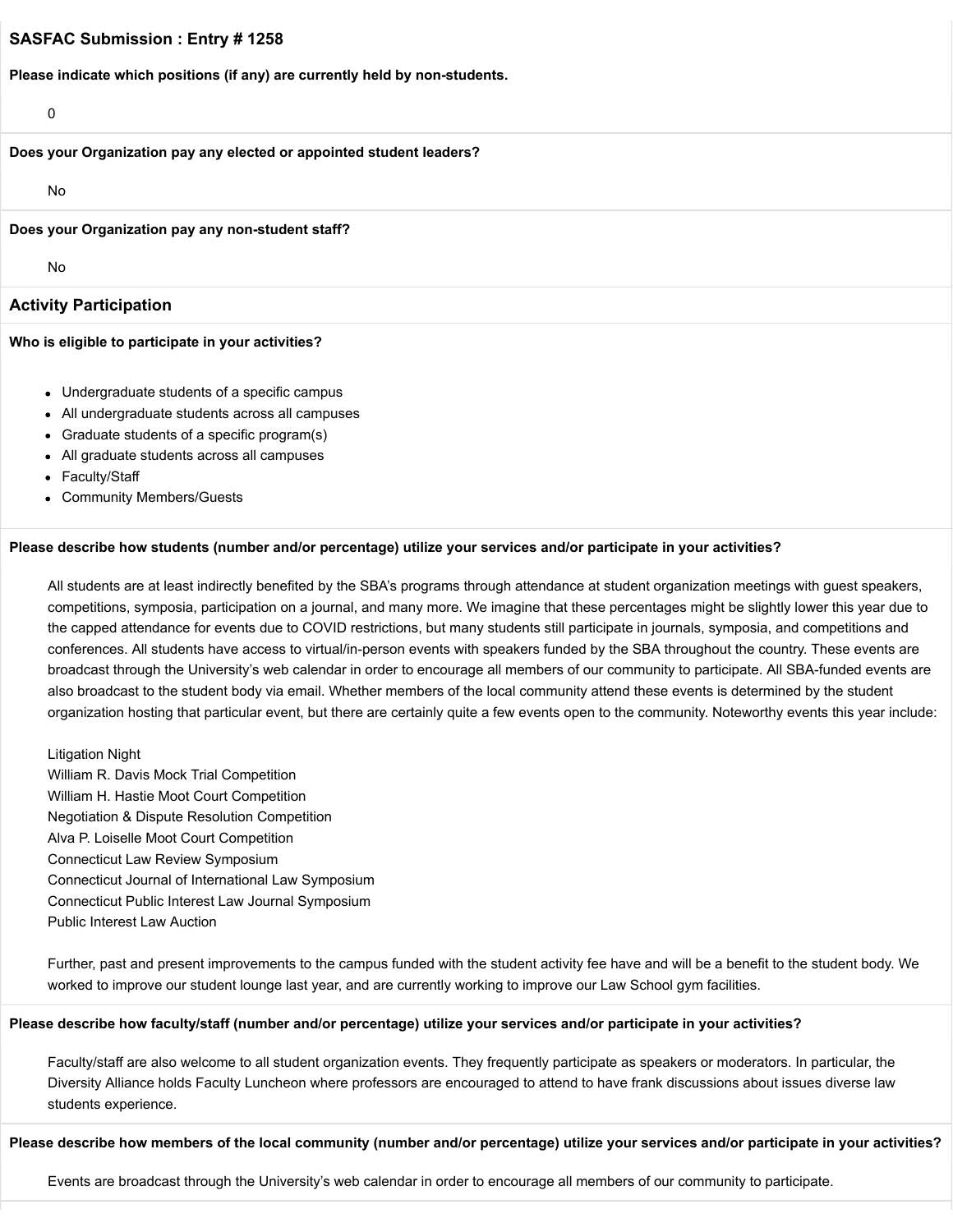### **Please upload your Organization's Quickbooks Profit & Loss Report Standard Last Fiscal Year (FY 21)**

[FY-21-SBA-REPORT.png](https://trusteeorgsupport.uconn.edu/index.php?gf-download=2022%2F02%2FFY-21-SBA-REPORT.png&form-id=18&field-id=62&hash=d539aafeeac971bdb42371a1323ad83a1ff22bbcfeb4f168fded1babe8e40bd8)

**Please upload your Organization's FY 22 Budget**

• [SBA-Operating-Budget-FY-22.xlsx](https://trusteeorgsupport.uconn.edu/index.php?gf-download=2022%2F02%2FSBA-Operating-Budget-FY-22.xlsx&form-id=18&field-id=65&hash=b9a6cec8655ee9338f657020407476cb22f0e4a3dce57a589332f090789c5506)

**Please upload your Organization's Quickbooks Profit & Loss Report Standard Last Fiscal Quarter (FY 22 July 1-Sept 30)**

• **IMG** 5313.jpg

## **Expenditures**

#### **Briefly describe the programs and services you provide for your constituents that serve as the primary focus of your Organization.**

The SBA currently uses its funds to support approximately forty-seven student organizations. Student organizations submit detailed proposals throughout the Fall and Spring semesters outlining all events that they anticipate hosting that semester. These projections include expected attendance, outside speakers or audience, and competitive vendor quotes, among other details. The SBA Budget Committee then meets to allocate available funds appropriately based on our bylaws and guidelines. Subsequent appeals are reviewed by the SBA Board.

Though we have experienced an extreme decrease in the number of events held, many organizations are still working to put together online events for our student body. Some programs provided through our organizations include the Public Interest Law Auction, which raises money for student stipends to engage in otherwise unpaid summer work, as well as student group registration fees for tournaments and conferences. We also assist in the funding of all four on-campus academic journals (Connecticut Law Review, Connecticut Insurance Law Journal, Connecticut Journal of International Law, and the Public Interest Law Journal). We further help fund student organizations in order to bring leading legal scholars and practitioners to campus to discuss particular issues related to the diverse areas of interest among our student groups.

#### **What are the top 3 expenditure categories for your Organization?**

- 610.2- Supplies/Materials- Events/Programs
- 622.1- Registration Fees
- 624- Travel

## **As a governance Organization which funds Tier 2 RSOs, what is the approximate ratio of dollars used for your own activities vs funding? Please provide a rationale for this ratio.**

The majority of funds dispersed by the SBA are to other approximately forty-seven (47) student organizations on the UConn Law campus, in order for those organizations to host their own events. The approximate ratio of dollars is difficult to determine historically as the accounting software used by the Law School Business Office grouped these funding dollars together Co-Sponsorships for accounting purposes, however the Law School has switched to the a QuickBooks software license and continues to account for this spending in a more granular fashion.

A high level estimate, based on FY 21 actuals, would be that the SBA devotes 80%-90% of its resources to fund the other forty-seven (47) student organizations on the Law School campus.

### **What are the top 3 expenditure categories for your Organization's funding of Tier 2 RSO's?**

- 610.2- Supplies/Materials- Events/Programs
- 622.1- Registration Fees
- 624- Travel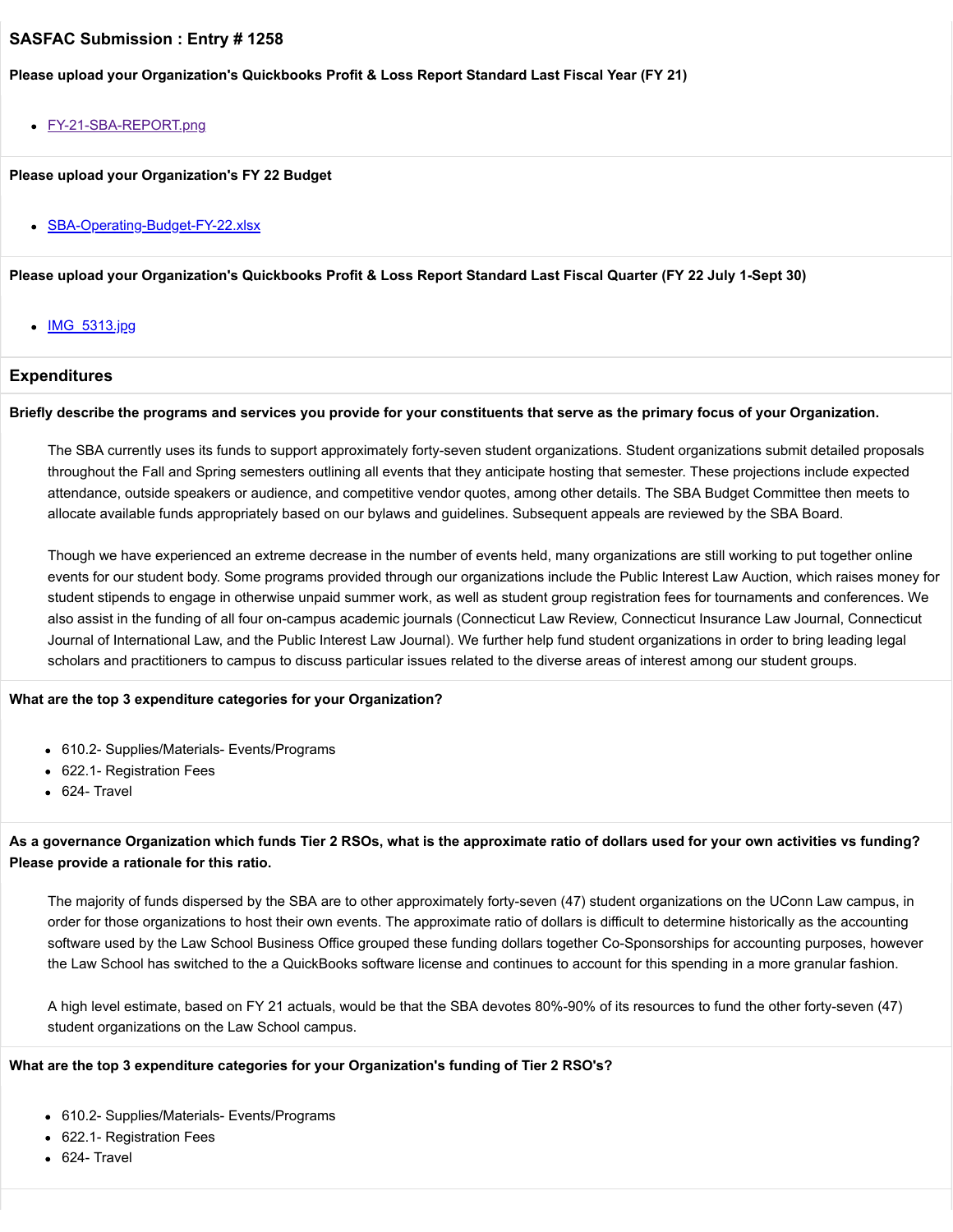**Please explain significant changes in the operating budget (spending plan) for this fiscal year starting 7/1/21 when compared to the previous years budget. What are the short-term goals for the organization?**

We currently anticipate no changes to our budget/spending plan this fiscal year. We have returned to pre-pandemic budget allocations and requests.

#### **What (if any) are the timing anomalies with regard to the reported income/expenditures?**

N/A

#### **Fund Balance**

**If your Organization should carry over funds from one year to the next, what is the ideal (minimum) level of that fund balance and what is the justification for that amount?**

We like to have at least \$10,000 available for the following year in an effort to cover the early costs of registration fees/speaker fees/venue reservation that may be required.

**If your organization is carrying a fund balance above the ideal/minimum level - what planned expenditures are budgeted (in which upcoming fiscal year)with the intention to bring down the fund balance to ideal levels?**

Our projected balance at the end of the year is around \$15,000. We plan on allocating 90% of the funds in Fall 2022 and the remaining 10% in Spring 2023. We hope the balance is around \$15,000 for 2023 and 2024.

#### **Projections and Future**

#### **Please upload your Organization's FY 23 and FY 24 Budget Projections**

### [v5-SBA\\_Student-Activity-Fee-Budget-Projection-Form-FY-20-23.xlsx](https://trusteeorgsupport.uconn.edu/index.php?gf-download=2022%2F02%2Fv5-SBA_Student-Activity-Fee-Budget-Projection-Form-FY-20-23.xlsx&form-id=18&field-id=63&hash=eeb4b90b07f9ec4186872d5b9f9bb599f67cf4f8d870bc97408a6819eee2bda9)

#### **What are your Organizational priorities that are reflected in your projected budgets for the next two fiscal years?**

We want stability to carry the day while also ensuring that students enjoy the full benefits of the student activity fee.

#### **Is there any additional information that the Committee should be aware of when reviewing your budget documentation?**

No.

**Date the Organization will be holding (or already held) a public budget forum:**

02/06/2022

**Have you received TSOS comments and had an opportunity to amend or edit your submission?**

Yes

#### **Date that TSOS comments were recieved**

02/09/2022

#### **Date of formal Organization Budget vote**

02/06/2022

**Please upload a copy of your meeting minutes reflecting an affirmative SASFAC vote.**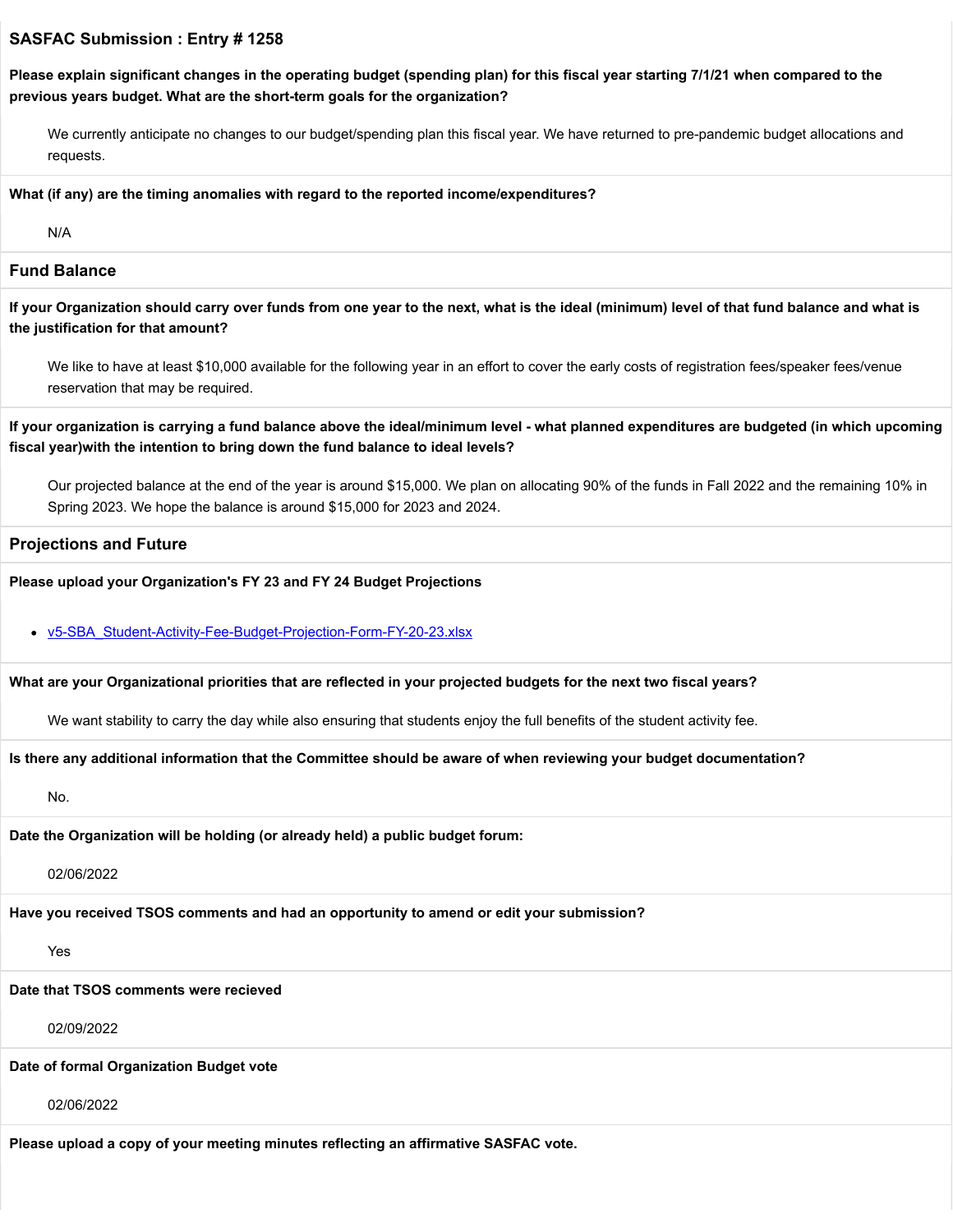[SBA-Meeting-2.06.22.pdf](https://trusteeorgsupport.uconn.edu/index.php?gf-download=2022%2F02%2FSBA-Meeting-2.06.22.pdf&form-id=18&field-id=57&hash=b63559a1247d4665f8b24709f6da27982e233afde3f01a8da1313b9990c0eaf6)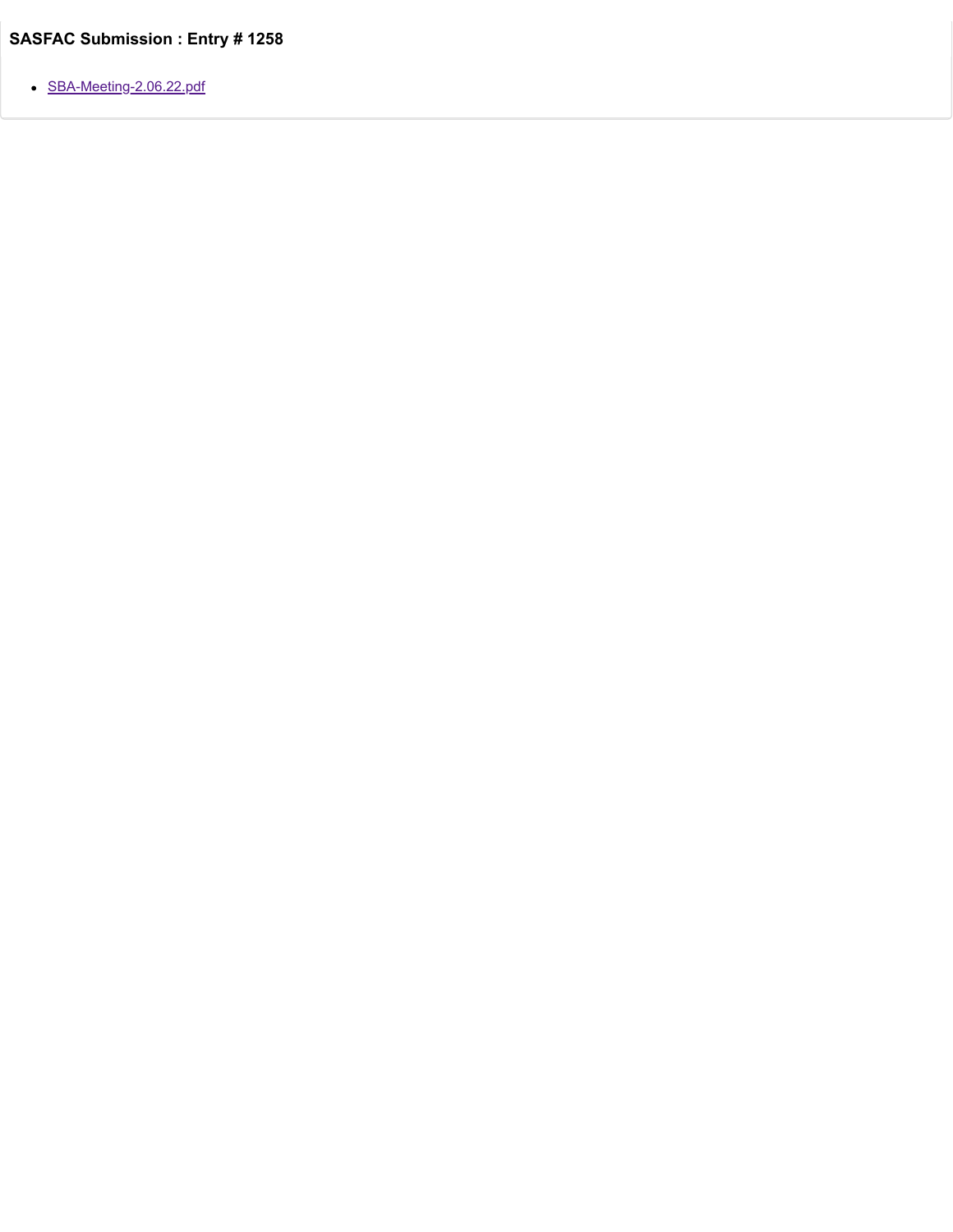# 1. Executive Officers

*President: Ridhika Kartan, Student Vice President: Cirilla Anderson, Student Chief Administrative Officer: Angelica Matos Jennings, Student Chief Financial Officer: Heide Hernandez-jimenez, Student Parliamentarian: Jim Motes, Student ABA Representative: Jacqueline Bashaw, Student*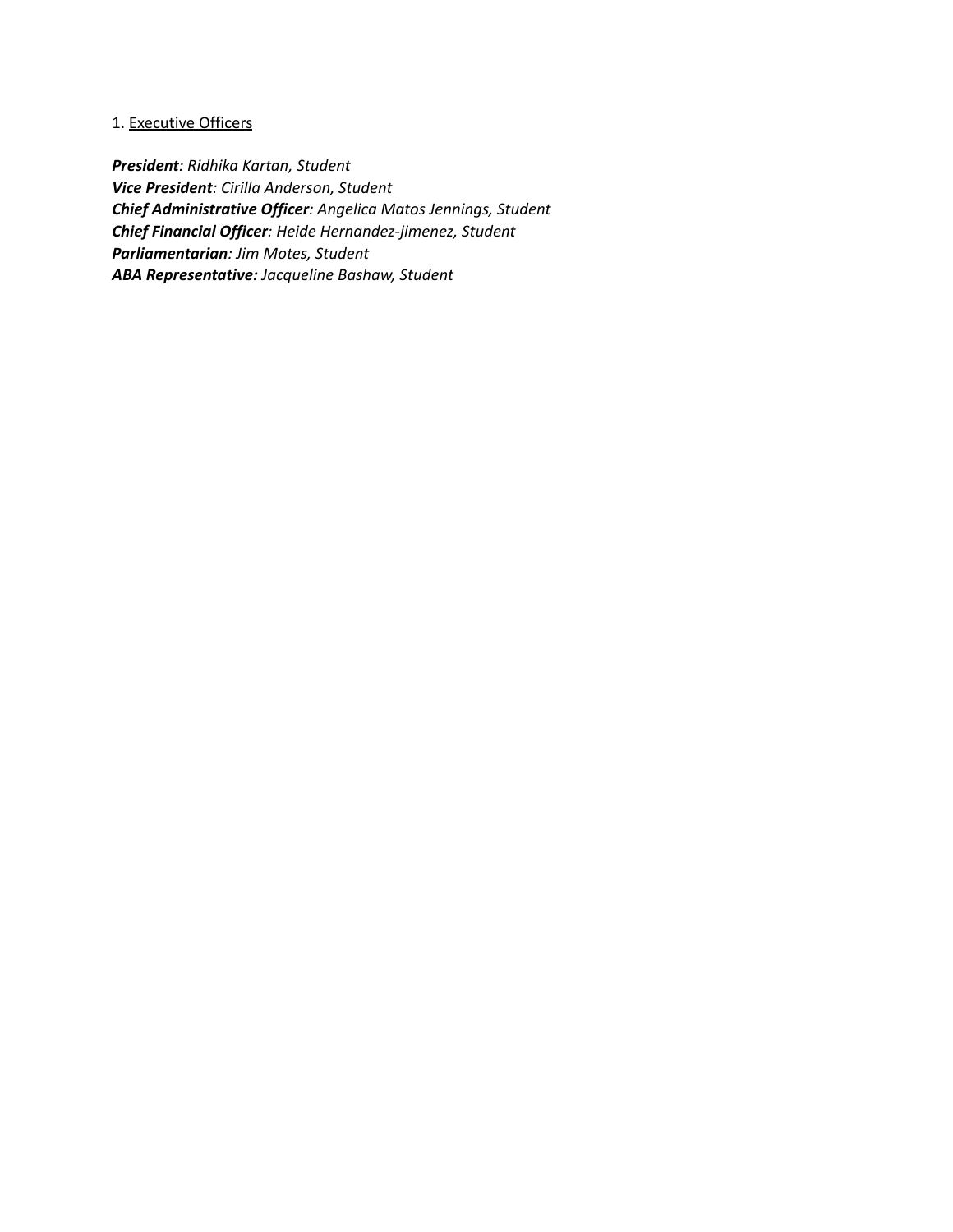| 1LD Reps             | Keith Brown, Jr.                                         |  |  |  |  |  |
|----------------------|----------------------------------------------------------|--|--|--|--|--|
|                      | Laurane Fumex                                            |  |  |  |  |  |
|                      | Kendall Kirk                                             |  |  |  |  |  |
|                      | Matthew Leheny                                           |  |  |  |  |  |
|                      | Joslin Valiyaveettil                                     |  |  |  |  |  |
| <b>1LE Reps</b>      | Mackenzie Lasher                                         |  |  |  |  |  |
|                      | Corey Mirman                                             |  |  |  |  |  |
| <b>2LD Reps</b>      | Jayda Cruz                                               |  |  |  |  |  |
|                      | Stephen Falcigno                                         |  |  |  |  |  |
|                      | Elena Boushee                                            |  |  |  |  |  |
|                      | Jenna Pepe                                               |  |  |  |  |  |
| <b>3LD Reps</b>      | <b>Matthew Fratamico</b>                                 |  |  |  |  |  |
|                      | Jared Mikulski                                           |  |  |  |  |  |
|                      | Victoria James                                           |  |  |  |  |  |
|                      | Zachary Sipala                                           |  |  |  |  |  |
| 2/3/4LE              | Gretchen Yelmini                                         |  |  |  |  |  |
| <b>Reps</b>          | <b>Eric Benoit</b>                                       |  |  |  |  |  |
|                      | Maggie Goggins                                           |  |  |  |  |  |
|                      | Ashley Negrini                                           |  |  |  |  |  |
| L.L.M<br><b>Reps</b> | Paolita Ampadu<br>Ismael H. Mohammed<br>Manon Pellegrims |  |  |  |  |  |
| <b>Delegates</b>     | Will Weishaupt                                           |  |  |  |  |  |
|                      | Santanna Rocha                                           |  |  |  |  |  |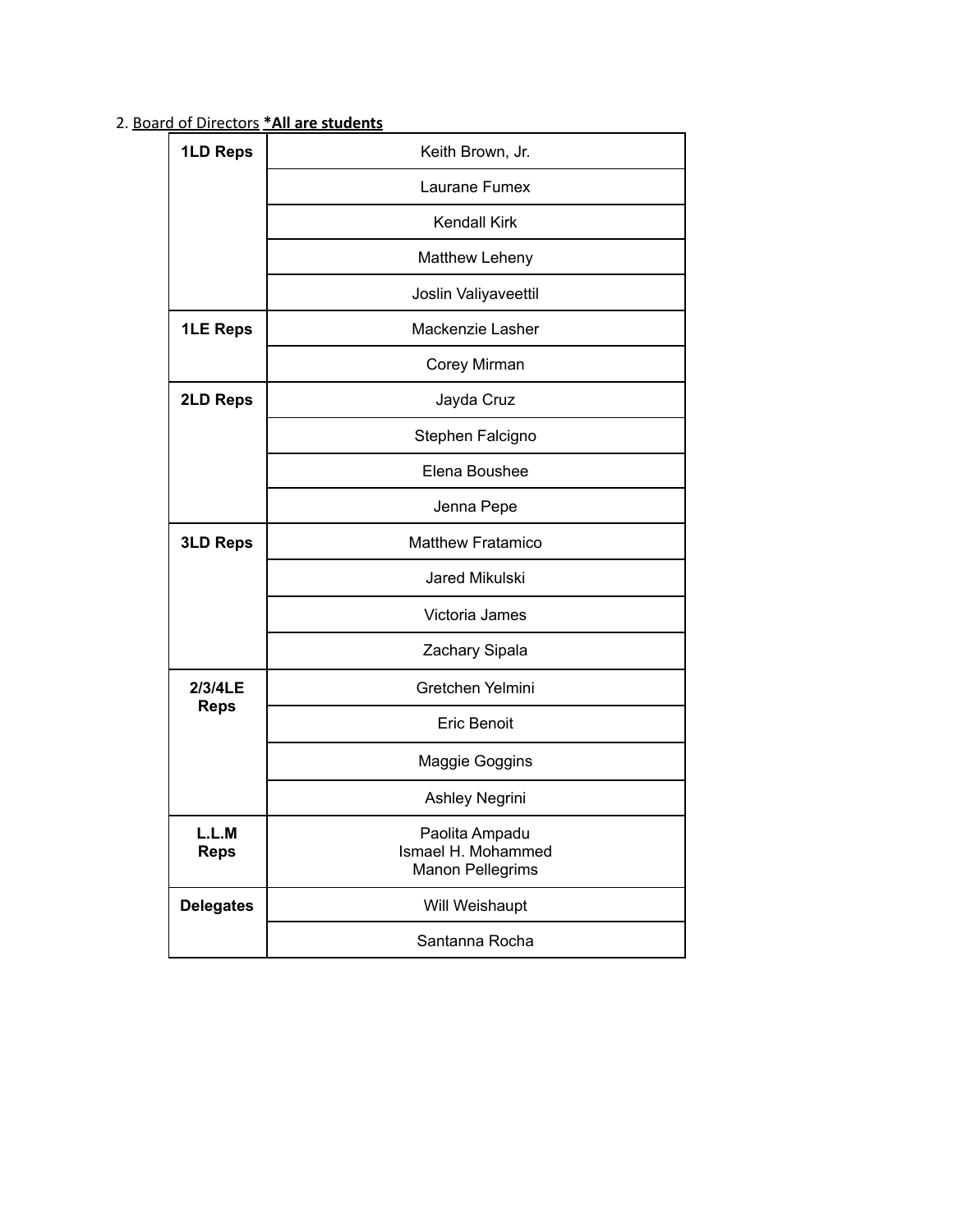|                                      |                |                                                                                             | FY21 Actual      | FY22 Original     | FY22 Updated                     | FY23 Original     | FY23 Updated                     | FY24 Projected  |
|--------------------------------------|----------------|---------------------------------------------------------------------------------------------|------------------|-------------------|----------------------------------|-------------------|----------------------------------|-----------------|
|                                      | Code           | <b>Description</b>                                                                          | Amount           | Amount            | Amount                           | Amount            | Amount                           | Amount          |
| R<br>$\mathbf{e}$                    | 501.1          | <b>General Donations</b>                                                                    |                  |                   |                                  |                   |                                  |                 |
| $\mathbf{v}$                         | 501.2<br>501.3 | <b>Foundation Donations</b><br><b>Benefit Fundraiser Donations</b>                          |                  |                   |                                  |                   |                                  |                 |
| $\mathbf{e}$                         | 502            | <b>Dues</b>                                                                                 |                  |                   |                                  |                   |                                  |                 |
| $\mathbf n$<br>u                     | 512            | Advertising                                                                                 |                  |                   |                                  |                   |                                  |                 |
| e                                    | 513            | <b>Awards and Prizes</b>                                                                    |                  |                   |                                  |                   |                                  |                 |
| ${\bf S}$                            | 514            | <b>Vendor Commissions</b>                                                                   |                  |                   |                                  |                   |                                  |                 |
|                                      | 515            | <b>Contractual Services</b>                                                                 |                  |                   |                                  |                   |                                  |                 |
|                                      | 516<br>520.1   | Co-Sponsorship<br><b>Admissions Sales</b>                                                   |                  | 19,000            | 19,000                           | 20,000            |                                  | 19,000          |
|                                      | 520.2          | <b>Food Sales</b>                                                                           |                  |                   |                                  |                   |                                  |                 |
|                                      | 520.3          | <b>Merchandise Sales</b>                                                                    |                  |                   |                                  |                   |                                  |                 |
|                                      | 520.4          | <b>Participation Sales</b>                                                                  |                  | 3,000             | 3,000                            | 4,000             |                                  | 4,000           |
|                                      | 520.5          | <b>Services Sales</b>                                                                       |                  |                   |                                  |                   |                                  |                 |
|                                      | 522            | <b>Registration/Entry Fees</b>                                                              |                  |                   |                                  |                   |                                  |                 |
|                                      | 523            | Rental<br><b>Travel</b>                                                                     |                  |                   |                                  |                   |                                  |                 |
|                                      | 524<br>530     | <b>Penalties and Fines</b>                                                                  |                  |                   |                                  |                   |                                  |                 |
|                                      | 531            | <b>Miscellaneous Revenue</b>                                                                |                  | 200               | 200                              | 200               |                                  |                 |
|                                      | 533            | <b>Change Fund Returns</b>                                                                  |                  |                   |                                  |                   |                                  |                 |
|                                      | 540            | <b>Business Taxes</b>                                                                       |                  |                   |                                  |                   |                                  |                 |
|                                      | 546            | Interest                                                                                    | 9                |                   | 21                               |                   |                                  |                 |
|                                      | 547            | <b>Student Fees</b><br><b>Total Revenues</b>                                                | 46,024<br>46,033 | 82,000<br>104,200 | 82,000                           | 82,000<br>106,200 | 82,000<br>82,000                 | 82,000          |
| E                                    | 601            | <b>Donations</b>                                                                            |                  |                   | 104,221                          |                   |                                  | 105,000         |
| $\boldsymbol{\mathrm{x}}$            | 602            | <b>Dues</b>                                                                                 | 335              |                   |                                  |                   | 400                              | 400             |
| p                                    | 603            | Gifts                                                                                       |                  |                   |                                  |                   |                                  |                 |
| $\mathbf{e}$<br>$\mathbf n$          | 604            | Photocopying                                                                                |                  | 600               | 250                              | 150               | 500                              | 500             |
| d                                    | 605            | Postage                                                                                     | 302              |                   | 500                              | 500               | 50                               | 50              |
| i                                    | 606            | Printing                                                                                    |                  |                   | 150                              | 150               | 300                              | 300             |
| t<br>u                               | 607            | <b>Promotional Items</b>                                                                    |                  |                   |                                  |                   |                                  |                 |
| $\mathbf r$                          | 608.1          | <b>Refreshments - Organization</b>                                                          |                  | 300<br>2,700      | 200<br>25,000                    | 200<br>25,000     | 5,000<br>30,000                  | 5,000<br>30,000 |
| e                                    | 608.2<br>609   | <b>Refreshments - Events/Programs</b><br><b>Subscriptions</b>                               |                  |                   |                                  |                   |                                  |                 |
| ${\bf S}$                            | 610.1          | <b>Supplies - Organization</b>                                                              | 710              | 250               | 250                              | 250               | 250                              | 250             |
|                                      | 610.2          | <b>Supplies - Events/Programs</b>                                                           |                  | 500               | 2,500                            | 3,000             | 5,000                            | 5,000           |
|                                      | 611            | Telephone                                                                                   |                  |                   |                                  |                   |                                  |                 |
|                                      | 612            | Advertising                                                                                 |                  |                   |                                  |                   |                                  |                 |
|                                      | 613            | <b>Awards and Prizes</b>                                                                    | 400              |                   |                                  |                   | 400                              | 400             |
|                                      | 615.1<br>615.2 | <b>Contractual Services - Organization</b><br><b>Contractual Services - Events/Programs</b> | 3,445            | 35,000            | 35,000                           | 35,000            | 35,000                           | 35,000          |
|                                      | 616            | <b>Co-Sponsorships</b>                                                                      |                  | 65,000            | 10,000                           |                   |                                  |                 |
|                                      | 617.1          | <b>Cost of Food Sold</b>                                                                    |                  |                   |                                  |                   |                                  |                 |
|                                      | 617.2          | <b>Cost of Merchandise Sold</b>                                                             |                  |                   |                                  |                   |                                  |                 |
|                                      | 617.3          | <b>Cost of Participation</b>                                                                |                  |                   |                                  |                   |                                  |                 |
|                                      | 617.4          | <b>Cost of Services Sold</b>                                                                |                  |                   |                                  |                   |                                  |                 |
|                                      | 622.1<br>622.2 | <b>Registration Fees</b><br><b>Entry Fees</b>                                               | 6,460            |                   | 18,000                           | 20,000            | 10,000                           | 10,000          |
|                                      | 623            | Rental                                                                                      |                  |                   |                                  |                   |                                  |                 |
|                                      | 624            | <b>Travel</b>                                                                               |                  |                   | 20,000                           | 15,000            | 15,000                           | 20,000          |
|                                      | 625            | <b>Equipment/Durable Goods</b>                                                              |                  | 500               | 500                              | 5,000             | 500                              | 500             |
|                                      | 626            | <b>Equipment - Capital</b>                                                                  |                  |                   |                                  |                   |                                  |                 |
|                                      | 627            | Insurance                                                                                   |                  |                   |                                  |                   |                                  |                 |
|                                      | 628            | <b>Repairs and Maintenance</b>                                                              |                  |                   |                                  |                   |                                  |                 |
|                                      | 629<br>630     | <b>Utilities</b><br><b>Penalties and Fines</b>                                              |                  |                   |                                  |                   |                                  |                 |
|                                      | 631            | <b>Miscellaneous Expenses</b>                                                               |                  |                   |                                  |                   |                                  |                 |
|                                      | 633            | <b>Change Funds</b>                                                                         |                  |                   |                                  |                   |                                  |                 |
|                                      | 640            | <b>Business Taxes</b>                                                                       |                  |                   |                                  |                   |                                  |                 |
|                                      | 642            | <b>Wages - Student</b>                                                                      |                  |                   |                                  |                   |                                  |                 |
|                                      | 643            | <b>Wages - Non-Student</b>                                                                  |                  |                   | $\blacksquare$<br>$\blacksquare$ |                   | $\blacksquare$<br>$\blacksquare$ | $\blacksquare$  |
|                                      | 645            | <b>Wage Taxes - Non-Student</b><br><b>Total Expenditures</b>                                | 11,652           | 104,850           | 112,350                          | 104,250           | 102,400                          | 107,400         |
|                                      |                |                                                                                             | 34,380           | (650)             | (8,129)                          | 1,950             | (20, 400)                        | (2,400)         |
|                                      |                | <b>Revenues-Expenditures = Change in Fund Balance</b>                                       |                  |                   |                                  |                   |                                  |                 |
| <b>Fund Balance at Start of Year</b> |                |                                                                                             | 35,636           | 65,149            | 70,016                           | 64,499            | 61,887                           | 41,487          |
|                                      |                | <b>Fund Balance at End of Year</b>                                                          | 70,016           | 64,499            | 61,887                           | 66,449            | 41,487                           | 39,087          |

#### **University of Connecticut Student Activity and Service Fee Advisory Committee Contact Person: Activity Fee Budget Update & Projection Form - Fiscal Year 2021-2024 Phone:**

**(203) 505-0591 Uconn Law Student Bar Association Heide Hernandez-Jimenez**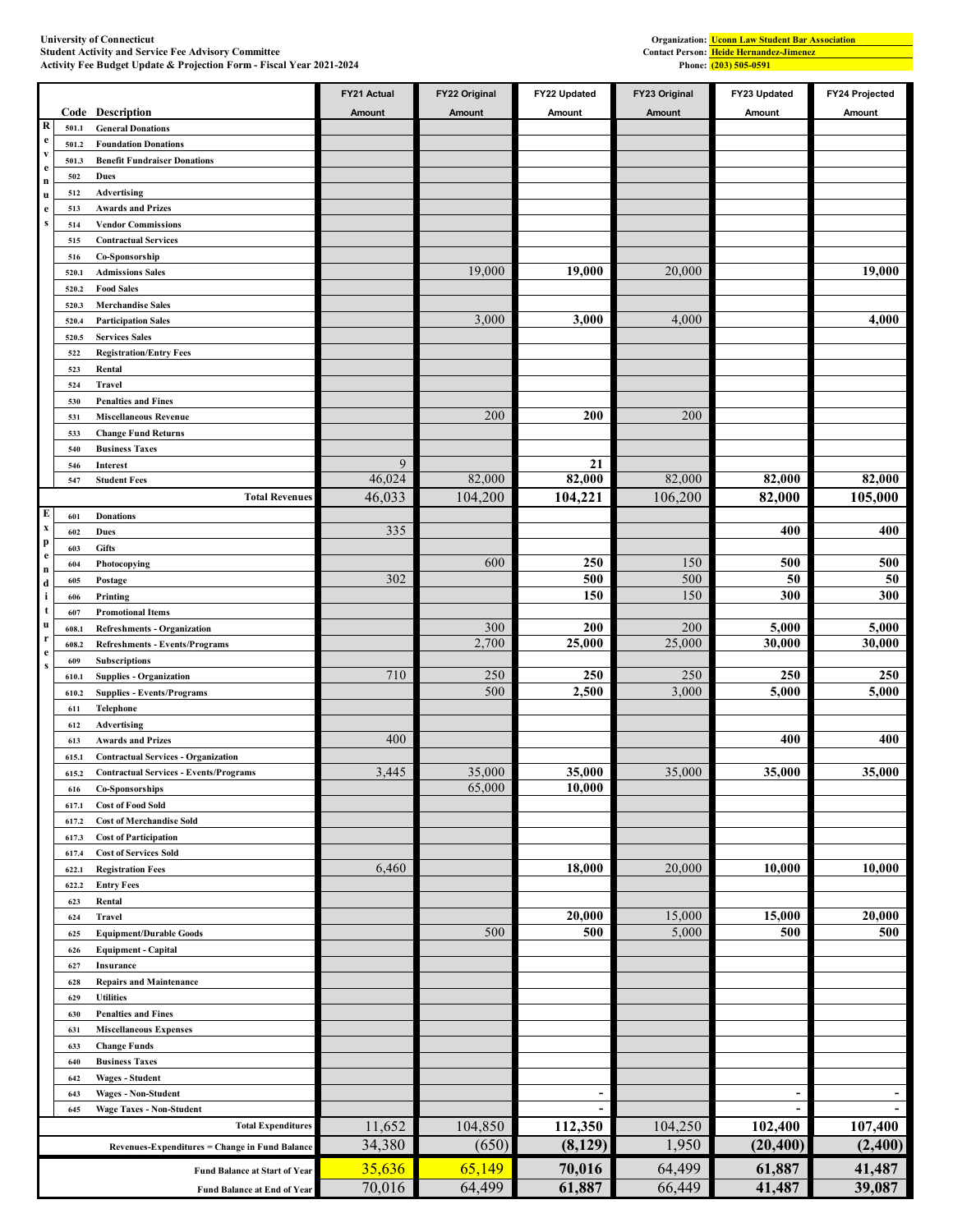# **Student Bar Association Board Meeting**

7:00 PM, Sunday, February 6, 2022

WebEx: [https://uconn-cmr.webex.com/meet/jim08003](https://nam10.safelinks.protection.outlook.com/?url=https%3A%2F%2Fuconn-cmr.webex.com%2Fmeet%2Fjim08003&data=02%7C01%7C%7Cd59a79e0800847b4750b08d7e86dd564%7C17f1a87e2a254eaab9df9d439034b080%7C0%7C0%7C637233430908844108&sdata=ibhmQcZi7FDiUmVe7BSX2Z8tBL6MpWfAtAKOZ9CdGCY%3D&reserved=0)

## **Agenda**

- **1. Swearing In -** Corey Mirman[1LE Rep]
- **2. Parliamentarian's Report**
- **3. President's Report**

## **a. COVID related issue**

- i. Distribution of COVID Tests
- ii. COVID reporting/attending classes
	- 1. Information from Admin
	- 2. Class Notification
- iii. COVID Dashboard
- iv. Virtual Classes?
- **v. Class Recording by Professors**
- **b. Encouraging interest in SBA E-Board positions**
- **c. Upcoming Dean's Meeting: Feb. 10**
	- i. Look for email from Ridhika regarding agenda items
- 4. **Vice President's Report**
- **5. CAO's Report**
	- **a. Info Session Today**
	- **b. Commencement Speaker Elections**
		- i. Registrar Confirmation of Eligible Voters
		- ii. Elections Open 2/8-2/11
	- **c. SBA EBoard Elections**
		- i. Close 2/8 @ 8am
		- ii. Campaign Period Upcoming
		- iii. Voting 2/14-2/17
		- iv. Town Hall  $2/13$  @ 6pm
	- **d. SBA Rep Elections**
		- i. Open 2/18
	- **e. Next SBA Meeting: 2/20 @ 7pm**
- **6. CFO's Report**
	- **a. Does anyone want to shadow? (esp. those interested in this position)**
	- **b. \$\$\$ Update**
	- **c. Timeline**
		- **i. Fall 2022 Budgets (tentative)**
			- **1. Budget Trainings**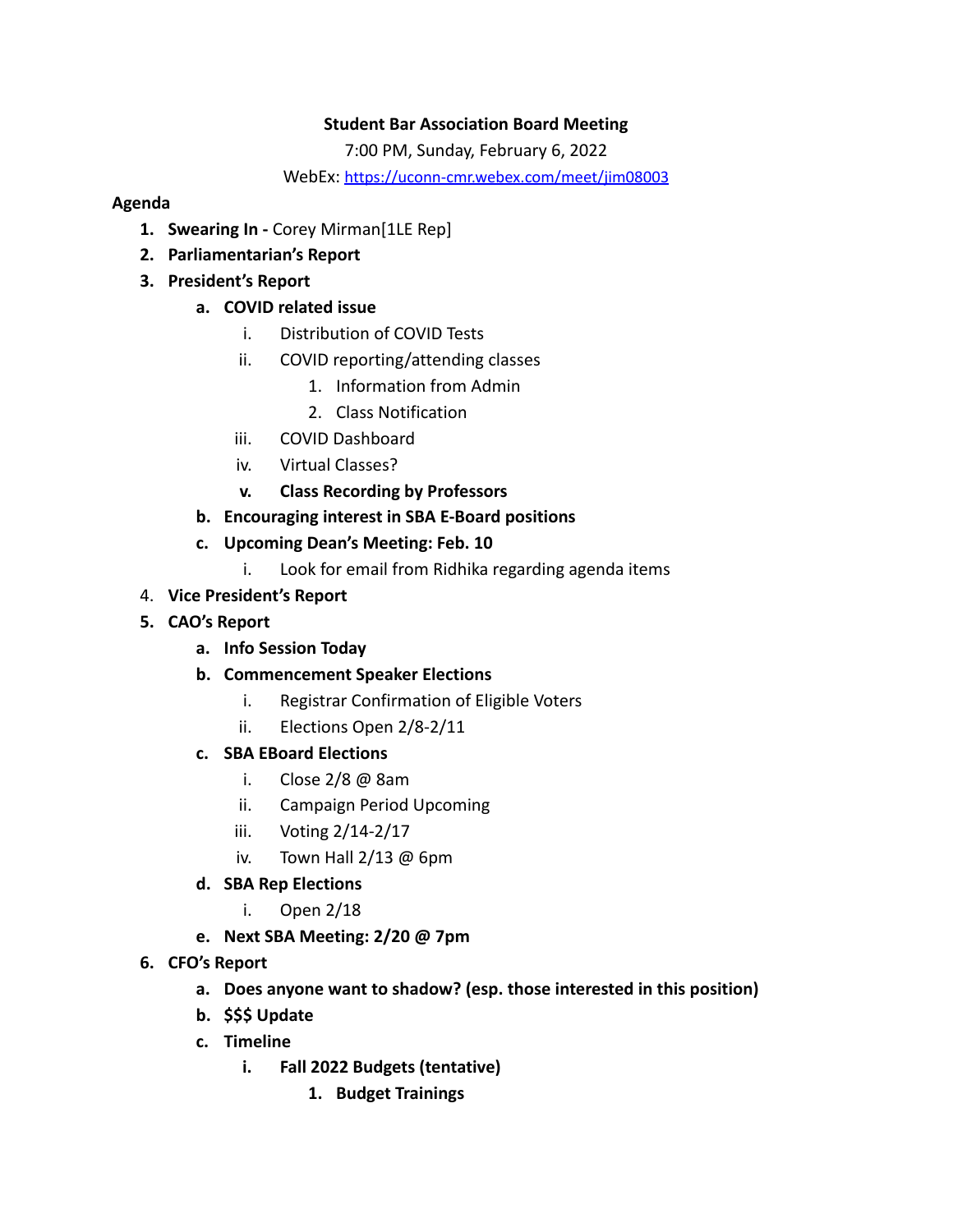- **a. April 4 (12:30pm); April 6 (6pm); April 8 (12pm)**
- **2. Fall 2022 Budget Deadline**
	- **a. 4/18 @11:59 pm**
- **3. Final Fall Budget released**
	- **a. 04/20**
- **4. Budget Appeals meeting**

**a. 4/24**

- **5. Amended Fall 2022 budget**
	- **a. Week of 4/25**
- 7. **ABA Representative Report**
- **8. Committee Updates**
	- **a. Health and Safety Committee (Jim)**
	- **b. Faculty Committee (Matt)**
- **9. Open Forum for Student Comments**
- **10. Old Business**
	- **a. Reallocations**
		- i. **Diversity Alliance -** requests a reallocation in the amount of \$100 from "General Body Meeting" (1/27) to "General Body Meeting" (2/10) for the purpose of changing the date of our original event from Thursday, January 27 to Thursday, February 10.
		- **ii. Mock Trial Society -** requests a reallocation in the amount of \$832 from "the TYLA competition for lodging and travel" to "the PAD competition for travel and lodging" because the competition has been moved online, we would like to move those funds to the PAD competition (where we were able to register a second team last minute and we need those funds covered for housing and travel).
		- **iii. NLG** requests a reallocation in the amount of
			- **1.** \$150 from WAMI Event 1 to Event 2's Speaker
			- **2.** \$25 from WAMI Event 1 to Event 3's food
			- 3. \$50 from Event #4 to Event 3's food

# 11. **New Business**

- **a. SASFAC Submission**
- **b. Supplemental Requests**
	- i. [Diversity Alliance](https://docs.google.com/spreadsheets/d/1HhAZkmgt_EnEuDBFUqB8IAS93rM2NDTL/edit?usp=sharing&ouid=110553598731287467827&rtpof=true&sd=true)
- 12. **Adjournment**

## **Jim Motes' Personal Room**

Dial jim08003@uconn-cmr.webex.com You can also dial 173.243.2.68 and enter your meeting number. Join by phone